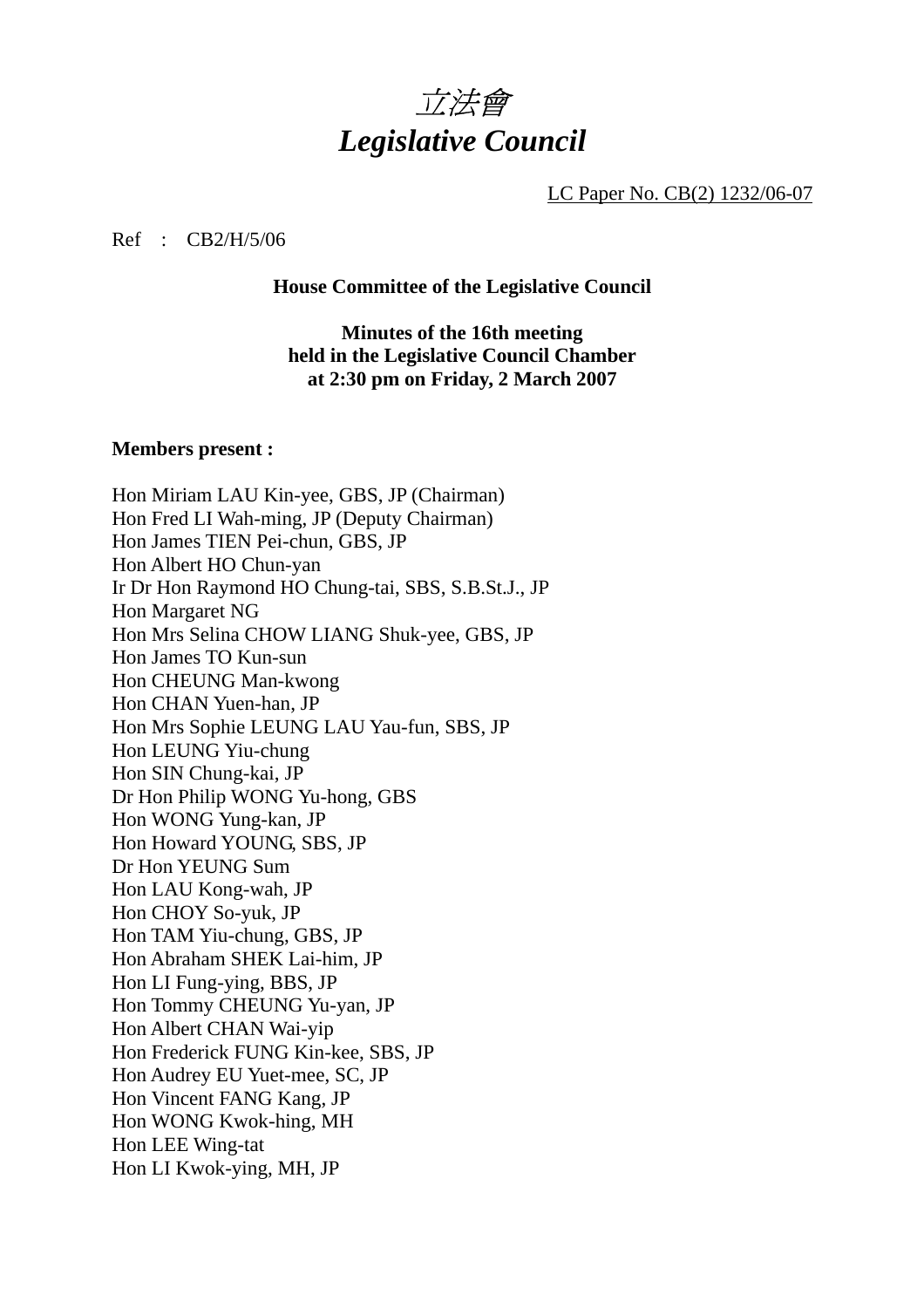Dr Hon Joseph LEE Kok-long, JP Hon Jeffrey LAM Kin-fung, SBS, JP Hon MA Lik, GBS, JP Hon Andrew LEUNG Kwan-yuen, SBS, JP Dr Hon KWOK Ka-ki Dr Hon Fernando CHEUNG Chiu-hung Hon WONG Ting-kwong, BBS Hon Ronny TONG Ka-wah, SC Hon CHIM Pui-chung Prof Hon Patrick LAU Sau-shing, SBS, JP Hon Albert Jinghan CHENG Hon KWONG Chi-kin Hon TAM Heung-man

#### **Members absent :**

Hon LEE Cheuk-yan Hon Martin LEE Chu-ming, SC, JP Dr Hon David LI Kwok-po, GBS, JP Dr Hon LUI Ming-wah, SBS, JP Hon Bernard CHAN, GBS, JP Hon CHAN Kam-lam, SBS, JP Hon Jasper TSANG Yok-sing, GBS, JP Hon LAU Chin-shek, JP Hon LAU Wong-fat, GBM, GBS, JP Hon Emily LAU Wai-hing, JP Hon Andrew CHENG Kar-foo Hon Timothy FOK Tsun-ting, GBS, JP Hon Daniel LAM Wai-keung, SBS, JP Hon Alan LEONG Kah-kit, SC Hon LEUNG Kwok-hung Hon CHEUNG Hok-ming, SBS, JP

#### **Clerk in attendance :**

Mrs Vivian KAM Clerk to the House Committee

#### **Staff in attendance :**

Mr Ricky C C FUNG, JP Secretary General Mr Jimmy MA, JP Legal Adviser

Ms Pauline NG Assistant Secretary General 1 Mrs Justina LAM Assistant Secretary General 3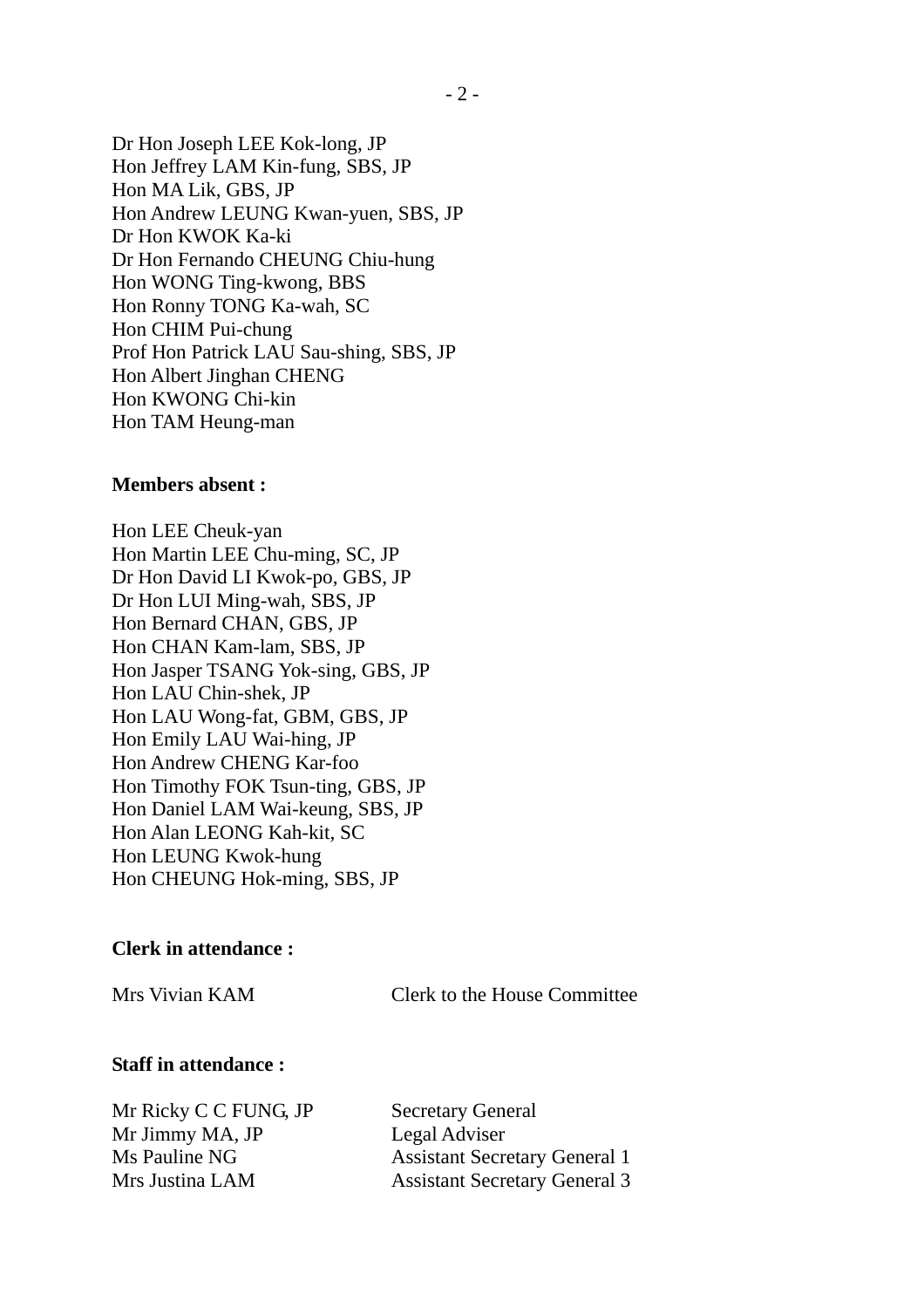| Mr LEE Yu-sung    | Senior Assistant Legal Adviser 1         |
|-------------------|------------------------------------------|
| Mrs Constance LI  | Principal Council Secretary (Complaints) |
| Mr Simon WONG     | <b>Chief Public Information Officer</b>  |
| Miss Odelia LEUNG | Chief Council Secretary (2)6             |
| Ms Connie FUNG    | <b>Assistant Legal Adviser 3</b>         |
| Ms Amy YU         | Senior Council Secretary (2)3            |

#### Action

# **I. Confirmation of the minutes of the 15th meeting held on 23 February 2007**  *(LC Paper No. CB(2) 1162/06-07)*

The minutes were confirmed.

## **II. Matters arising**

# **Report by the Chairman on her meeting with the Chief Secretary for Administration**

2. The Chairman said that there was nothing special to report.

## **III. Business arising from previous Council meetings**

**Legal Service Division report on subsidiary legislation gazetted on 23 February 2007 and tabled in Council on 28 February 2007** *(LC Paper No. LS 43/06-07)* 

3. The Chairman said that two items of subsidiary legislation were gazetted on 23 February 2007 and tabled in Council on 28 February 2007.

4. Members did not raise any queries on these two items of subsidiary legislation.

5. The Chairman reminded Members that the deadline for amending these items of subsidiary legislation was 28 March 2007.

## **IV. Business for the Council meeting on 14 March 2007**

# **(a) Questions**

*(LC Paper No. CB(3) 391/06-07)* 

6. The Chairman said that 20 questions (six oral and 14 written) had been scheduled for the meeting.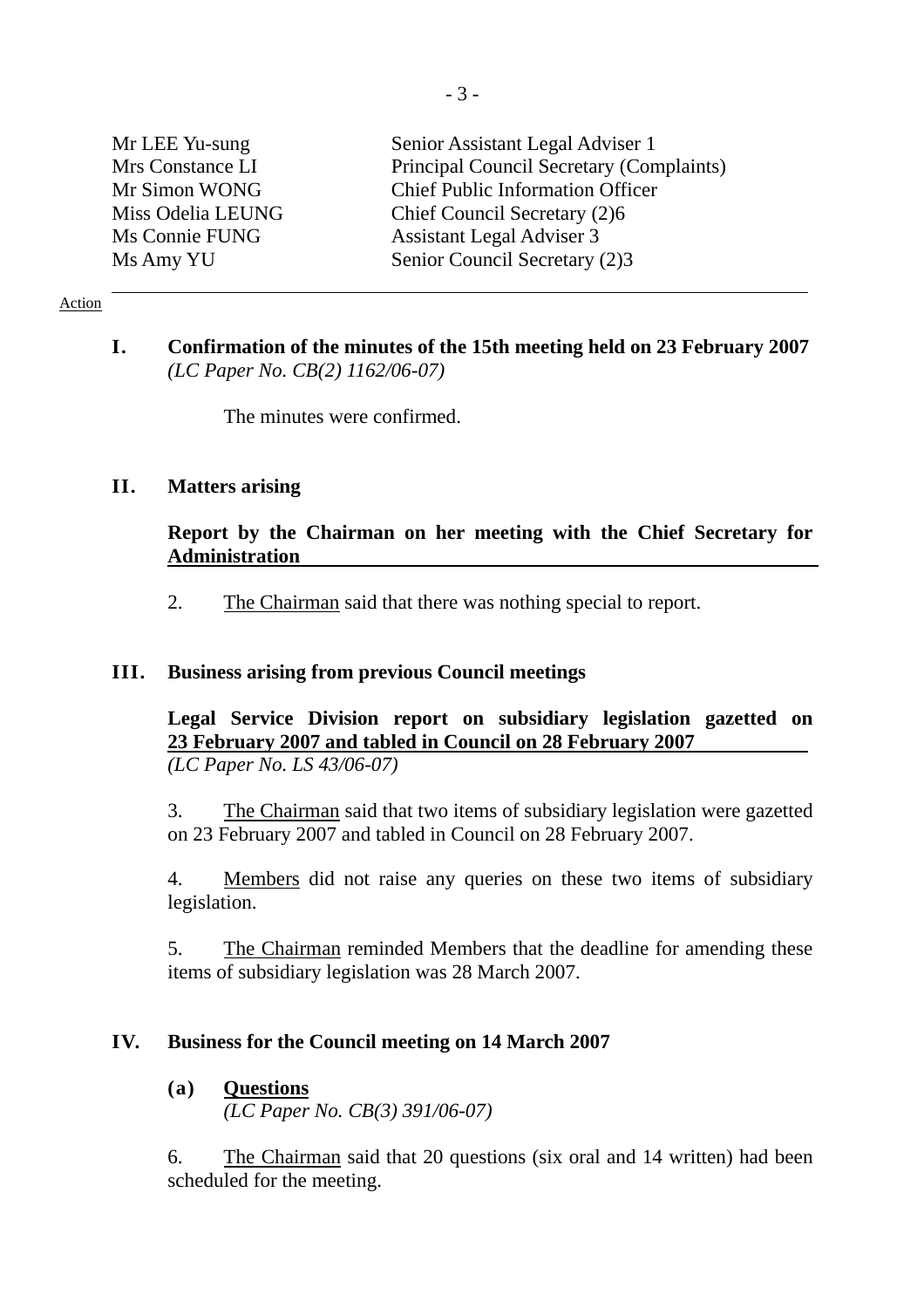## **(b) Bills - First Reading and moving of Second Reading**

7. The Chairman said that no notice had been received yet.

## **(c) Government motion**

8. The Chairman said that no notice had been received yet.

## **(d) Members' motions**

- **(i) Motion on "Air Pollution Control (Volatile Organic Compounds) Regulation"** *(Wording of the motion issued vide LC Paper No. CB(3) 387/06-07 dated 26 February 2007.)*
- **(ii) Motion on "Legislating against the use of artificial trans fats in food production"** *(Wording of the motion issued vide LC Paper No. CB(3) 396/06-07 dated 28 February 2007.)*

9. The Chairman said that the above motions would be moved by Ms Audrey EU and Mr Albert CHENG respectively, and the wording of the motions had been issued to Members.

10. The Chairman reminded Members that the deadline for giving notice of amendments, if any, to the motions was Wednesday, 7 March 2007.

# **V. Position on Bills Committees and subcommittees**

*(LC Paper No. CB(2) 1163/06-07)* 

11. The Chairman said that there were 12 Bills Committees and six subcommittees under the House Committee in action.

# **VI. Paper of the Committee on Rules of Procedure (CRoP)**

# **Recommendations on the Appointment, Operation and Servicing of Subcommittees**

*(LC Paper No. CROP 22/06-07)* 

12. Ms Margaret NG, Deputy Chairman of CRoP, referred Members to the paper on CRoP's recommendations on the appointment of subcommittees under the House Committee (HC) and Panels on policy issues or Council business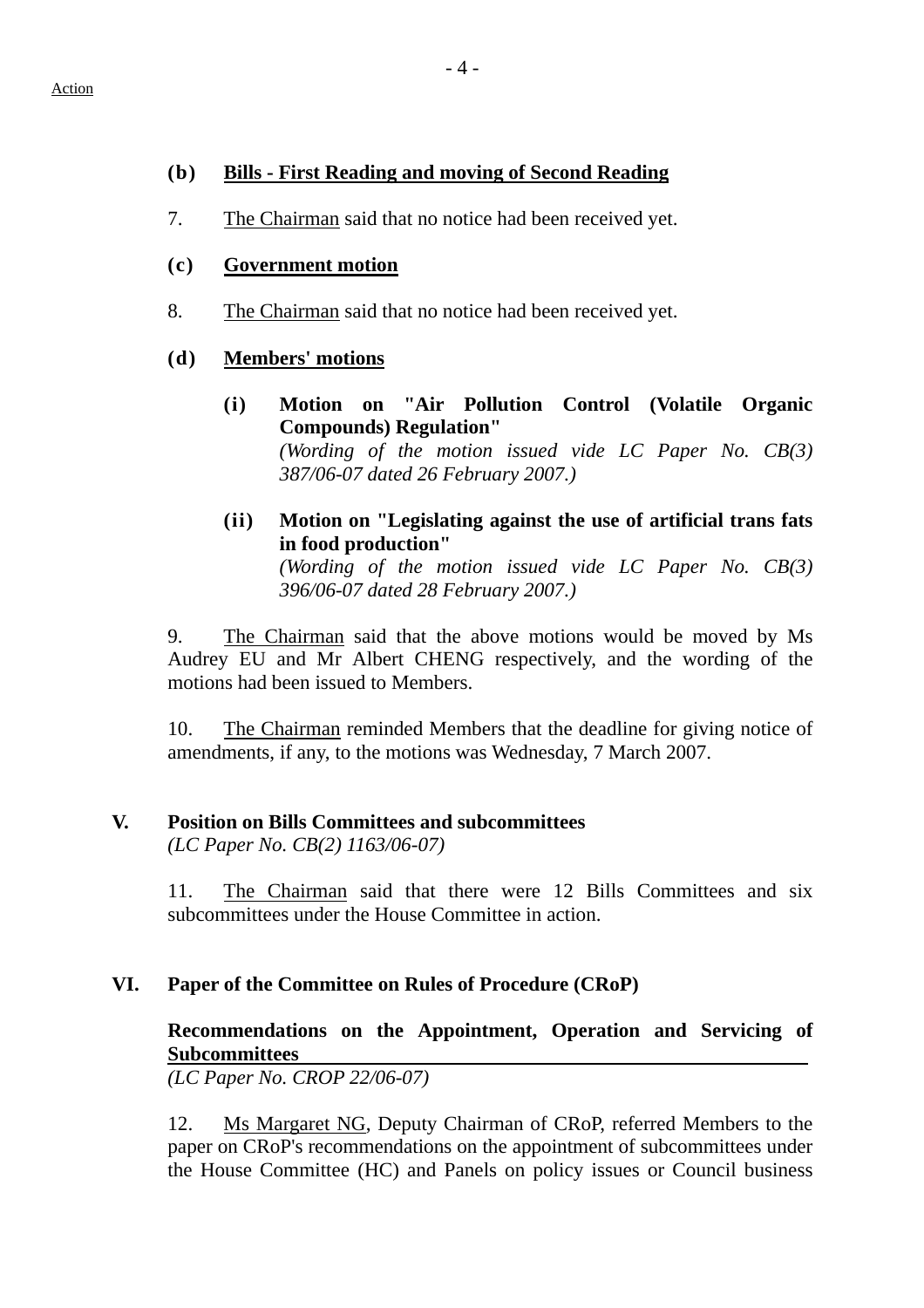other than subsidiary legislation, other instruments and senior judicial appointments. Ms NG highlighted the following recommendations -

- (a) the terms of reference of a subcommittee, which should be issue-specific or project-specific, and other relevant information listed in paragraph 10(a) of the paper should be provided to HC or the relevant Panel for seeking approval for the appointment of a subcommittee;
- (b) the maximum number of subcommittees in operation should be eight. Any new subcommittees formed after the maximum number was reached would be put into a waiting list, and HC would act as the clearing house for the activation of subcommittees on the list; and
- (c) if the total number of Bills Committees was less than 16 and in order to maximise resources, HC might activate any subcommittee(s) on the waiting list taking into account the factors listed in paragraph 7(b) of the paper; and
- (d) the time frame for such subcommittees to complete work should be 12 months. If it was necessary for them to operate beyond that 12 months, they should report to HC, after obtaining the endorsement of the relevant Panels if appropriate, and give justifications for their work to continue.

13. Ms NG further said that for the 11 subcommittees currently in operation, they would be requested to provide their work plan and the time frame for completion of work to HC for information.

14. Mr LEE Wing-tat said that Members belonging to the Democratic Party agreed with the recommendations made by CRoP. Nevertheless, he was concerned about the long duration of operation of some existing subcommittees. While noting that this might be due to the complexity of the matters under study or a genuine need for them to continue to operate, Mr LEE pointed out that the long duration of operation of some existing subcommittees would affect subcommittees on the waiting list. As the Secretariat's resources were not unlimited and to avoid competition amongst subcommittees for a slot for activation or continuation of work, Mr LEE stressed that subcommittees should be encouraged to confine their work to a specific task and complete the task within a specific time frame as far as possible.

15. Secretary General (SG) agreed with Mr LEE's views. SG pointed out that as explained in the paper considered by the House Committee at its meeting on 24 November 2006, the long duration of operation of some